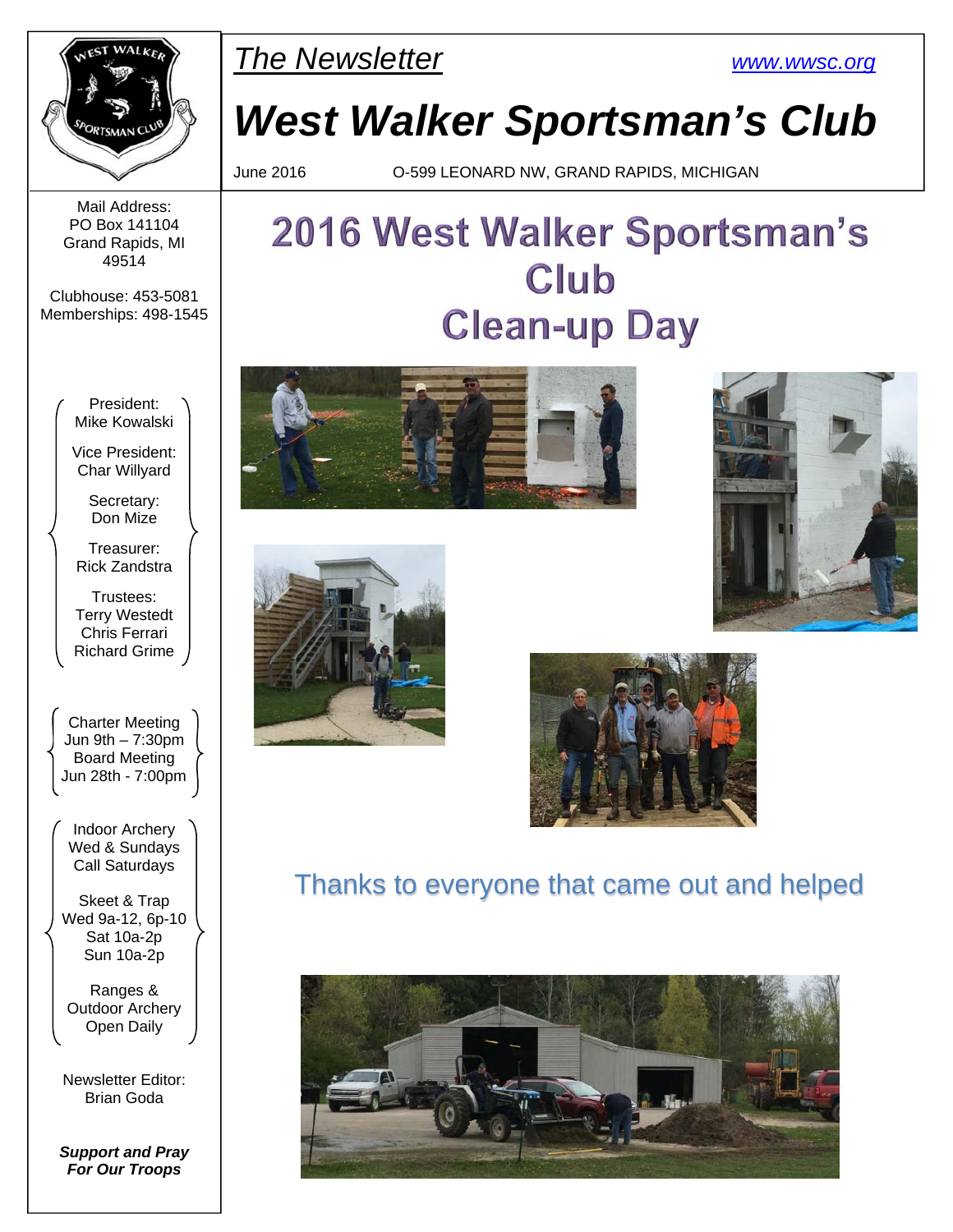# **Hunter Safety**

West Walker is proud to support the DNR Hunter Safety program. Instructors are certified by the Michigan Department of Natural Resources. Our instructors volunteer their time and expertise to teach and make hunting the truly safe sport it is.

This is a twelve-hour course consisting of both classroom instruction as well as practical hands-on training. Class work consists of learning and understanding the hunter safety book, various demonstrations, and the written safety test. Students are also given hands-on experience with shotguns, pistols, and .22 rifles as well as the safe way of crossing a fence, walking in a field with other hunters, and removing a firearm from a vehicle.

We offer two Hunter Safety classes every year, one in July and one in August. Sign up for classes begins in May. Class size is limited so be sure to sign up early to reserve your spot. The cost is \$8.00 and you must pre-register. **Attendance on all 4 dates is mandatory**. To register or for more information please contact Ron Kobel at 453-3645.

### Hunt Safely!!!

| 2016 Hunter Safety Class Schedule     |                                                     |  |  |  |  |
|---------------------------------------|-----------------------------------------------------|--|--|--|--|
| Class $#1 - July$                     | Class #2 - August                                   |  |  |  |  |
| Saturday, July 16 9:00 am $-$ 1:00 pm | Saturday, Aug 20 9:00 am - 1:00 pm                  |  |  |  |  |
| Tuesday, July 19 7:00 pm $-$ 9:00 pm  | Tuesday, Aug 23 7:00 pm $-9:00$ pm                  |  |  |  |  |
| Thursday, July 21 7:00 pm $-9:00$ pm  | Thursday, Aug $257:00 \text{ pm} - 9:00 \text{ pm}$ |  |  |  |  |
| Saturday, July 23 9:00 am - 1:00 pm   | Saturday, Aug 27 9:00 am - 1:00 pm                  |  |  |  |  |



## Thank you notes from the **American Heritage Girls**

On May 21<sup>st</sup>, the American Heritage Girls held their second event at WWSC. This group is like the Girl Scouts. They worked on three merit badges. The badges were for; shooting (BB guns), archery and fishing. Vern from Grand Valley Sporting Goods brought all the necessary archery equipment and donated his time for the day.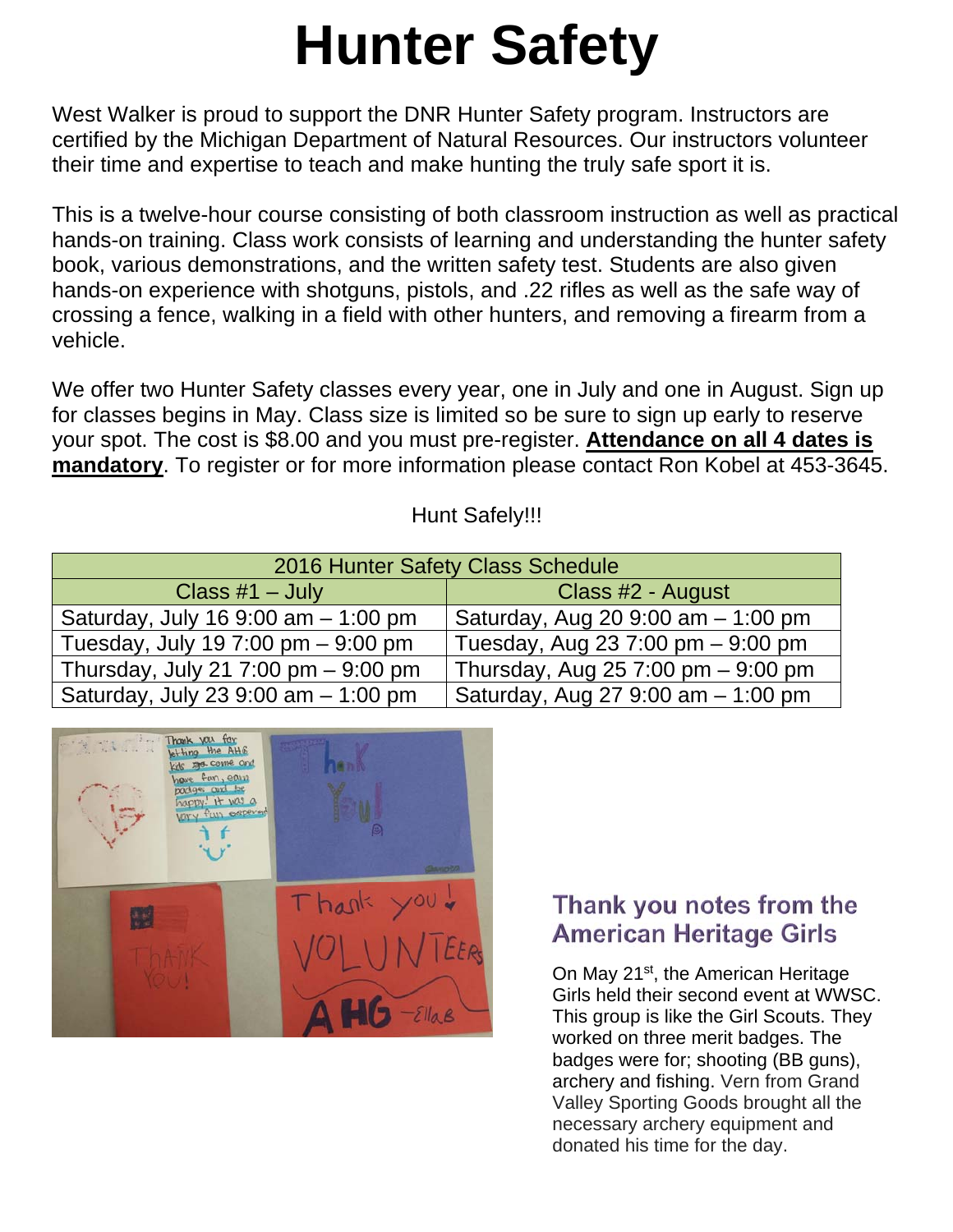| 2016 Big Gun Raffle |                                       |                       |  |  |  |
|---------------------|---------------------------------------|-----------------------|--|--|--|
| Jan                 | <b>S&amp;W Bodyguard 380</b>          | John Nienhuis #195    |  |  |  |
| Feb                 | Ruger 10/22 Takedown                  | Jerry Keil 218        |  |  |  |
| Mar                 | S&W M&P 22 Compact                    | <b>Michael Miller</b> |  |  |  |
| Apr                 | <b>Ruger American Predator 22-250</b> | <b>John Landis 31</b> |  |  |  |
| May                 | Springfield XD-S .45ACP 3.3" barrel   | Tim Potter #168       |  |  |  |
| Jun                 | Henry Golden Boy .22 Magnum           |                       |  |  |  |
| Jul                 | Ruger SP101 357 4.2" barrel           |                       |  |  |  |
| Aug                 | <b>Ruger AR556.223</b>                |                       |  |  |  |
| <b>Sep</b>          | Springfield XD(M) 9mm 3.8" barrel     |                       |  |  |  |
| Oct                 | Remington 11-87 Sportsman 12g         |                       |  |  |  |
| <b>Nov</b>          | Glock Model 21 45ACP                  |                       |  |  |  |
| <b>Dec</b>          | Beretta A300 Outlander 12g Walnut     |                       |  |  |  |

#### **June Range Hours**

#### **Jun 1 – 15**

Mon – Sat: 9:00am – 9:15pm Sundays: 10:00am – 9:15pm

#### **Jun 16 – 31**

Mon – Sat: 9:00am – 9:15pm Sundays: 10:00am – 9:15pm

Link for range hours

Link for range rules

#### **Gun Safes**

Walk – In Vault Doors Fort Knox – American Security – Graffunder

## **HOOGERHYDE SAFE**

1033 Leonard St NW, Grand Rapids, MI 49504 **Phone: (616) 458-6365** Fax: (616) 485-2554

## 1<sup>st</sup> Annual Traveling Trap Team



5 person teams compete in 3 rounds of 16yd singles

#### **5 clubs participating**

Fox Lake Rod & Gun Club Fruitport Conservation Club Twin Lakes Gun Club Seaway Gun Club West Walker Sportsman's Club

June 15<sup>th</sup>, 5PM at West Walker Sportsman's Club

All 5-person teams are invited to participate Highest total team score wins event Each player pays club fee for clays and \$1.00 for each round to winner's pot

For more information, contact Dave Van Kley